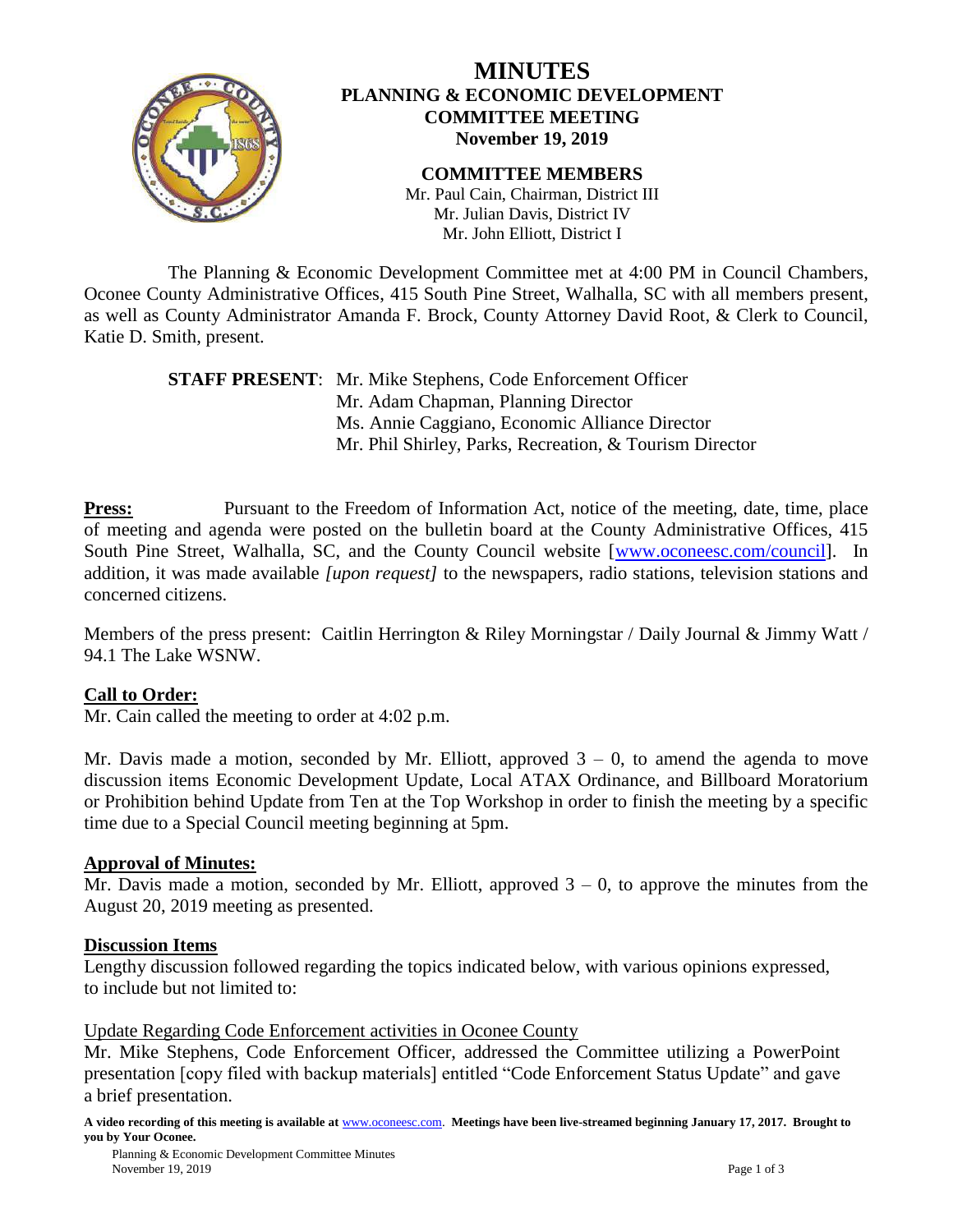Mr. Cain thanked Mr. Stephens and noted these were items that needed to be addressed.

Mr. Davis welcomed Mr. Stephens and thanked him for all of his work and thanked him for working with citizens when addressing a concern.

## **The Committee took no action on this matter at this time.**

### Updates regarding the Corridor Plan

Mr. Chapman addressed the Committee regarding the Corridor Plan and gave a brief update to include signs, designs, & landscaping along certain corridors into the County. He noted the Planning Commission coupled this with the full Council's recognition to look at certain safety aspects along certain corridors along Hwy 123 and noted the Planning Commission has accomplished setting up a subcommittee and conducting research and background work on the corridors.

## **The Committee took no action on this matter at this time.**

## Update from Ten at the Top Trails Workshop

Mr. Phil Shirley, Parks, Recreation, & Tourism Director, addressed the Committee utilizing a PowerPoint presentation [copy filed with backup materials] entitled "Making the Connection – Trails and Greenways" and gave a brief presentation.

## **The Committee took no action on this matter at this time.**

### Economic Development Update

Ms. Annie Caggiano, Economic Development Director, addressed the Committee and introduced herself both to the Committee and the community. She noted she wanted to build upon what Ms. Hartman and Mr. Blackwell has completed over the last years and work to take Oconee County to the next level.

# **The Committee took no action on this matter at this time.**

Discuss amending Oconee County Local Accommodations Tax ("ATAX") Ordinance to track more closely with S.C. State ATAX statute and regulation regarding collection issues

Mr. Root addressed the Committee regarding the Oconee County, SC Code of Ordinances, Sec. 30- 81 through 30-87 [copy filed with backup materials] to include the following:

- S. C. State ATAX statute states that if you are using or an outside entity is collecting fees for a short-term rental, a certain exemption wouldn't apply because the Airbnb, local real estate agent, etc. would not be the occupant of the home
- Amend the Oconee County, S.C. Local ATAX Ordinance to include language and send to full Council to [1] approve to make clear that if you are using a third party entity you will not be able to use this exemption, [2] penalty for violating the County statute or Ordinance, and [3] who can inspect the records of an entity

# Mr. Davis made a motion, seconded by Mr. Elliot, approved  $3 - 0$ , to direct the County **Attorney to draft amendments to the ATAX Ordinance as discussed.**

### Discussion regarding a moratorium or prohibition on future billboard construction

Mr. Root noted this discussion was brought in Executive Session during a prior County Council meeting as it relates to the legal basis and received legal advice. He noted there can be a ban on